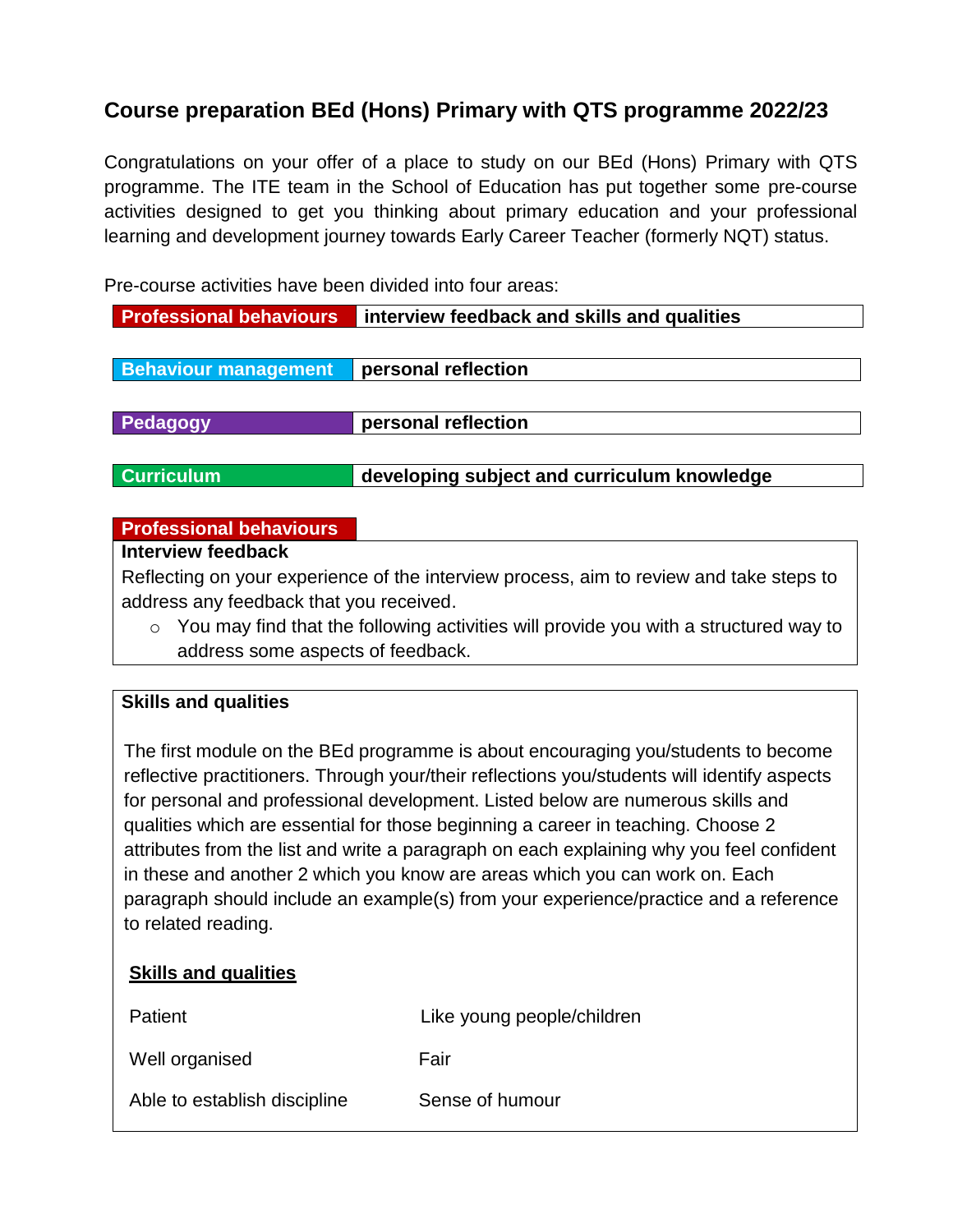| Persuasive       | Sensitive                        |  |
|------------------|----------------------------------|--|
| Assertive        | Energetic                        |  |
| Team player      | Flexible                         |  |
| Enthusiastic     | Able to think on your feet       |  |
| Creative         | Good with time management        |  |
| Imaginative      | Committed to equal opportunities |  |
| Reliable         | Good at listening                |  |
| <b>Resilient</b> | Leadership qualities             |  |
|                  |                                  |  |

### **Behaviour management**

*Make a list of types of behaviours that the children may demonstrate in your class. Reflect upon how an effective teacher might respond to these behaviours.* We will be exploring behaviour management and leadership strategies throughout the programme.

### **Pedagogy**

'I define pedagogy as the practical and observable act of teaching together with the purposes, values, ideas and assumptions, theories and beliefs that inform, shape and seek to justify it......pedagogy also connects teaching with the wider culture.' Alexander (2020: 47).

Think back to your own education at primary and secondary school. Try to recall a time when the experience enabled you to learn effectively? What did the teacher say and do? How might this translate into classroom when you are teaching?

### **Curriculum**

### **Developing subject and curriculum knowledge**

A key aspect of being an effective teacher is having excellent subject knowledge for teaching (SKfT) and being prepared to work on areas of subject knowledge which may be less secure. The model below outlines four dimensions which comprise effective SKfT: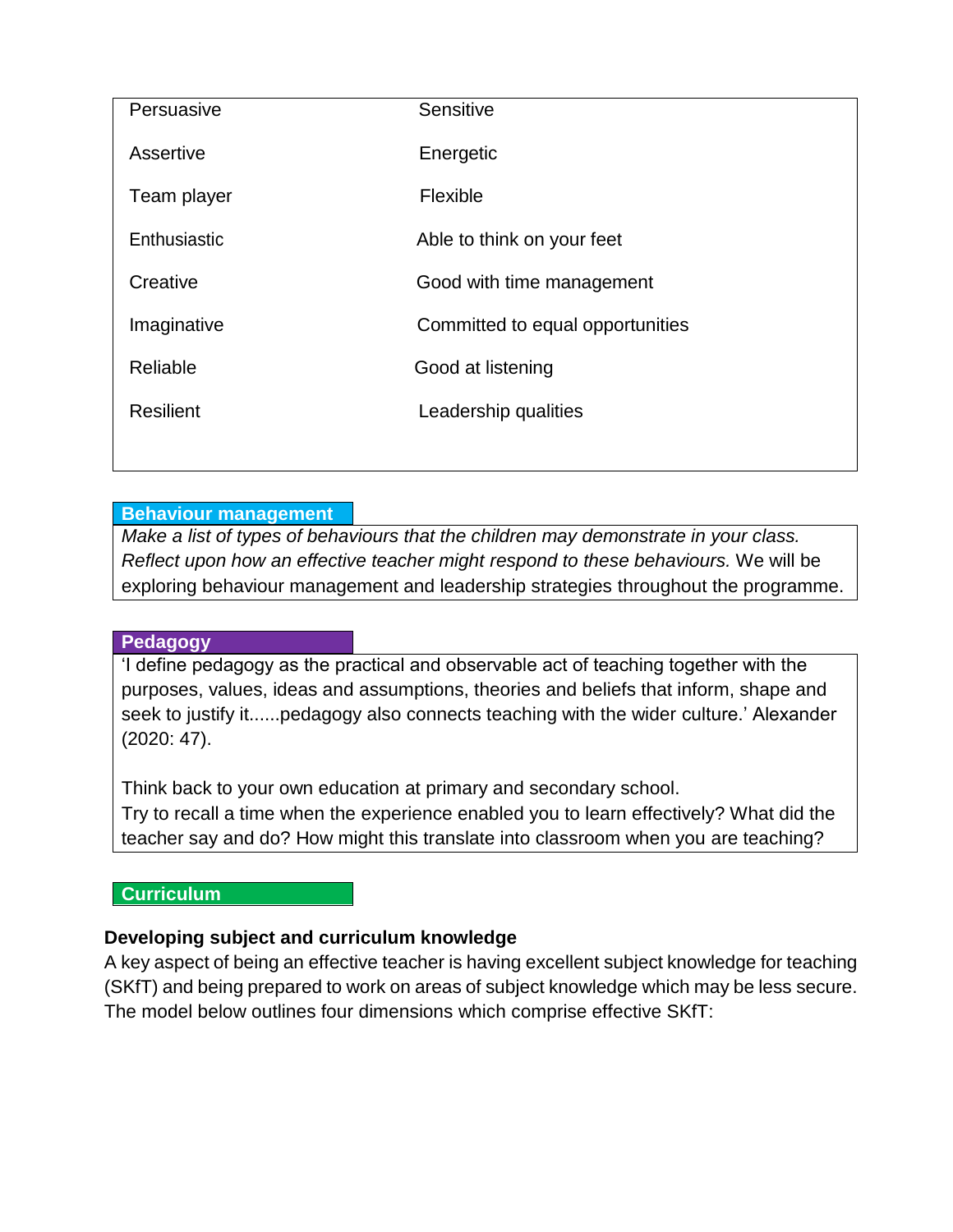

Subject knowledge is the student teacher's own subject knowledge per se. This is influenced by one's own education, skills, and experience. Many student teachers have subject specialist degrees but will not be experts in the broad range of subject areas which comprise primary national curriculum subjects.

Curriculum knowledge is what the subject looks like in education and how it is experienced by learners in the context of what we mean by curriculum: the national curriculum; the school's enactment of the national curriculum through its subject curriculum across the age range and key stages. It is useful to identify one's subject knowledge strengths and areas for development in relation to how the subject as it is framed within education.

Pedagogical knowledge: is about ways of teaching the subject as appropriate to the topic content, knowledge, understanding, skills, and concepts. It is the strategies and teaching methods a subject specialist may choose to employ to support pupils to learn the subject area. Overarching approaches and theories of learning may underpin pedagogical choices, but there will be approaches that best suit the subject and context in which it is being taught. Knowledge of learners and how children learn is about how student teachers acquire an understanding of the needs of the pupils they work with over time and how they plan highquality teaching to enable all pupils to participate, learn, enjoy and make progress.

### **Activity 1: demonstrating competency in fundamental English and maths**

All student teachers must demonstrate that they are competent in English and maths prior to being recommended for Qualified Teacher Status (QTS). All candidates have met the required standard of GSCE in English and maths to be accepted onto the programme. Each candidate has undertaken a written assessment in English as part of the interview and selection process. To support you to identify your own competency in maths, we strongly advise you to complete the free [national numeracy challenge](https://www.nationalnumeracy.org.uk/challenge/?utm_source=nnsite&utm_medium=banner&utm_campaign=internal_link) It gives you the opportunity to use and apply mathematical knowledge in real life contexts and you receive a grade and a certificate of completion.

### **Activity 2: English, maths and science**

The following activities have been designed to get you thinking about primary core subjects; Engage with as much as you are motivated and able to do.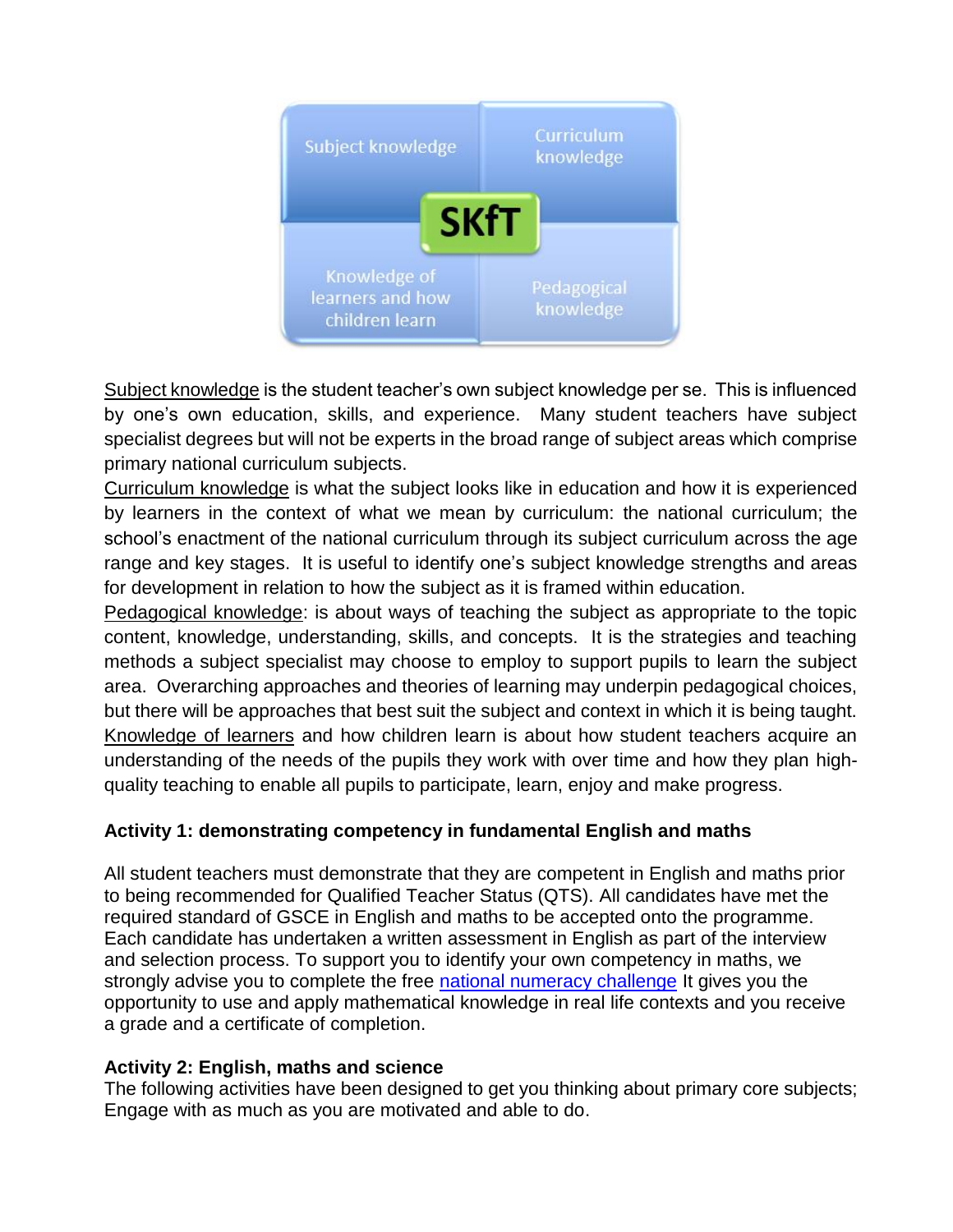### **Section 1: English course preparation**

### **Task 1: Children's literature**

**The Primary English team at the University of Hertfordshire are unapologetically enthusiastic advocates of the power of reading!** 

**We would urge you to spend time familiarising yourself with some of your favourite books from your childhood as well as exploring some of the exciting books available to young people today.** 

All primary school teachers are teachers of English and the greater your knowledge about children's literature, the more you will be able to make recommendations to the children in your class and have a great source of knowledge to draw on for all your lessons.

Research clearly demonstrates that children who are readers are more likely to be able to access the school curriculum and therefore have more successful outcomes overall. More than that, it is the responsibility of every teacher to expose children to the pure joy of getting lost in a book, of discovering wonderful new words, characters and settings and of being provoked to use our imagination and explore our deepest thoughts.

The link below will take you to a wonderful website (which we draw on a lot) called the CLPE – Centre for Primary Literacy. There are many different themed lists and recommendations for you.

Please explore at least 5 each of the following:

Picture books (for all ages) Non-fiction books **Fiction Poetry** 

<https://clpe.org.uk/books/booklists>

Happy Reading!

The Primary English team (Ann, Kate, Gosia and Libby)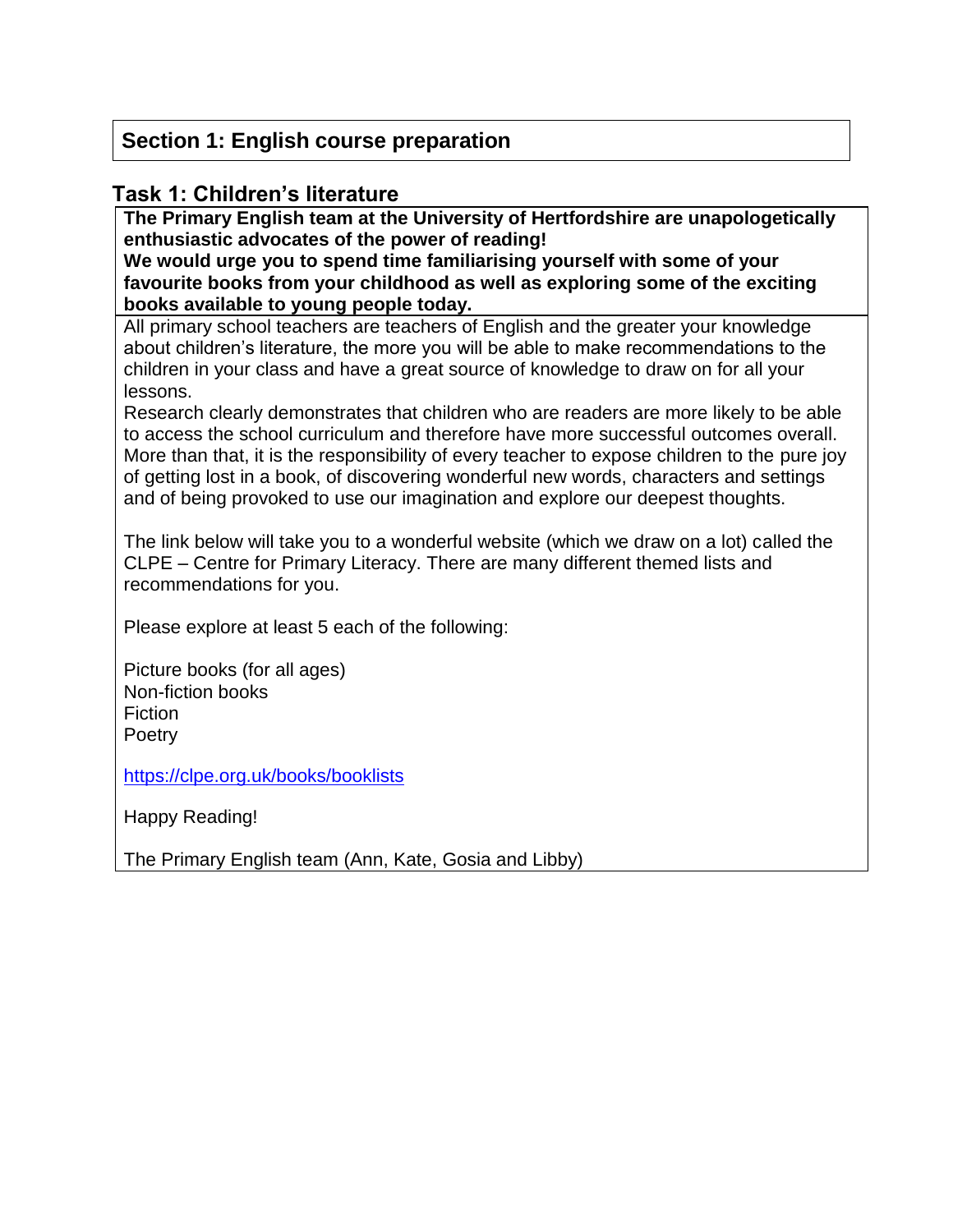### **Task 2: English Subject Knowledge Audit**

Successful teachers of literacy and English have good knowledge of this curriculum subject, plus a good understanding of how to teach it and also of children's development and progress. There is a current focus on grammar, spelling and systematic synthetic phonics in the English primary curriculum. In order to understand the expectations for primary aged children in English please complete the activity below:

#### **Please read through the 2014 National Curriculum vocabulary, grammar and punctuation glossary and highlight the terminology that you are unsure of or unfamiliar with:**

[https://assets.publishing.service.gov.uk/government/uploads/system/uploads/attachmen](https://assets.publishing.service.gov.uk/government/uploads/system/uploads/attachment_data/file/335190/English_Appendix_2_-_Vocabulary_grammar_and_punctuation.pdf) t data/file/335190/English Appendix 2 - Vocabulary grammar and punctuation.pdf

Once you have read through the 2014 National Curriculum vocabulary, grammar and punctuation glossary, please reflect on your own knowledge of spelling and grammar. Perhaps note down some specific areas that you wish to explore further. You will be working on your English subject knowledge throughout your time studying with us so you do not have to feel confident with everything now.

**Please keep notes from these activities so that you can begin to construct an English subject knowledge action plan when you start on the course. This action plan will be completed with support from the English team.**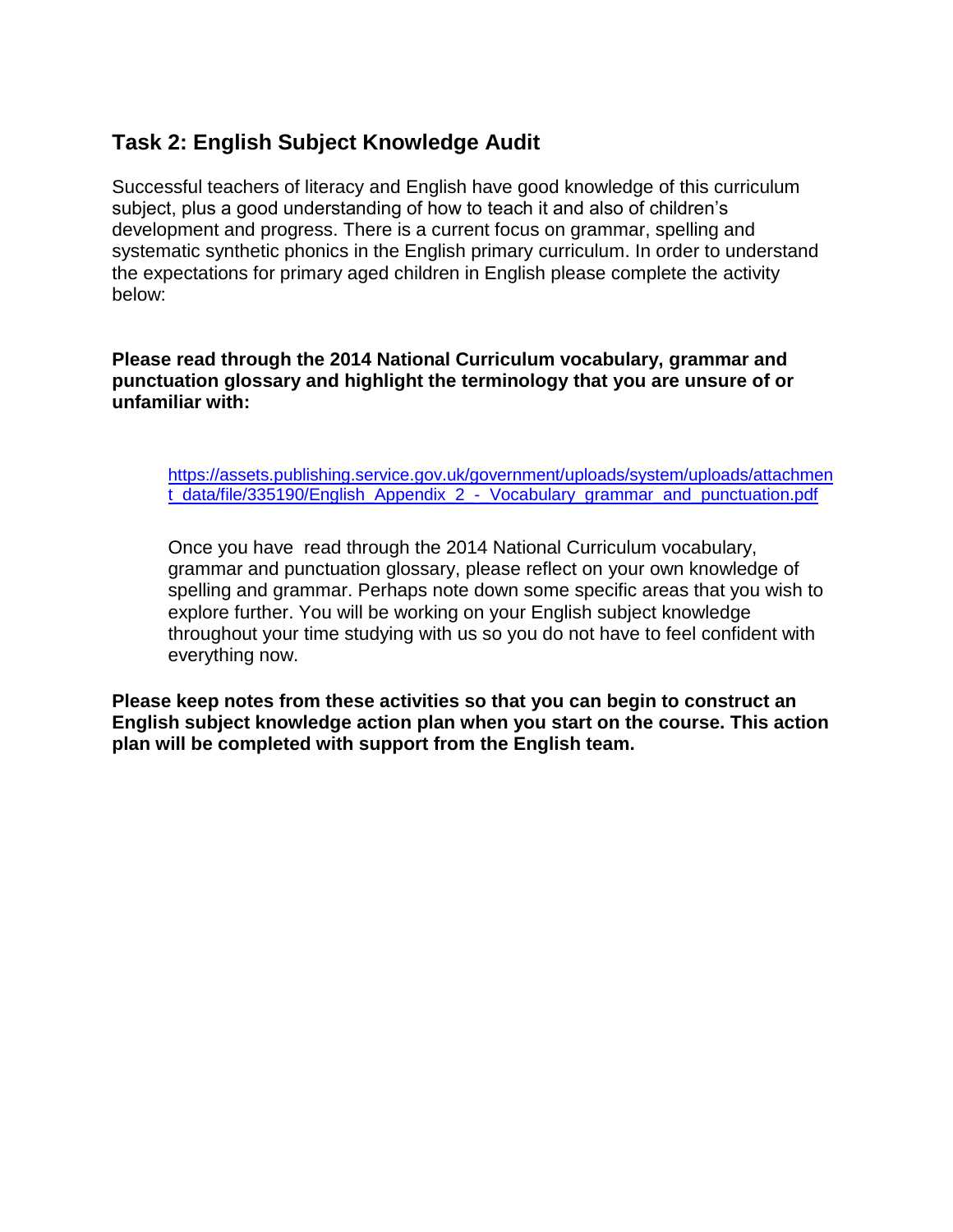## **Section 2: Mathematics course preparation**

### **Task 1: Scavenger Hunt**

We believe that mathematical activities should be both interesting and engaging.

We would like you to visit the National Centre for Excellence in the Teaching of Maths (NCETM) website and, look at the article in Issue 34 of their primary magazine entitled '*Digital cameras and mathematics outside the classroom'*. (Direct link below). We would then like you to undertake the mathematical scavenger hunt yourself: Take photos of the ten items and bring them to the first maths session, ready to discuss the activity.

[https://www.ncetm.org.uk/media/e43jv0ri/issue\\_34\\_primary\\_magazine.pdf](https://www.ncetm.org.uk/media/e43jv0ri/issue_34_primary_magazine.pdf) (Page 15)

### **Task 2: Maths puzzles**

We learn mathematics not for its own sake but to solve problems in our everyday lives. We therefore want to plan activities into lessons that will challenge learners to think for themselves and to make decisions. We want children to have fun with maths while broadening and deepening their mathematical understanding.

With this in mind have a go at these puzzles and problems from the NRICH website.

| <b>MAGIC Vs</b>       | http://nrich.maths.org/6274/note |
|-----------------------|----------------------------------|
| <b>BUZZY BEE</b>      | http://nrich.maths.org/194/note  |
| <u>NATIONAL FLAGS</u> | http://nrich.maths.org/7749/note |

Make notes on your own response to the problems and consider the following questions:

- 1) To what extent did you enjoy these activities? Can you say why?
- 2) What different areas of maths were involved in carrying out these activities?
- 3) How do your own experiences of learning maths compare with these types of problem solving activities?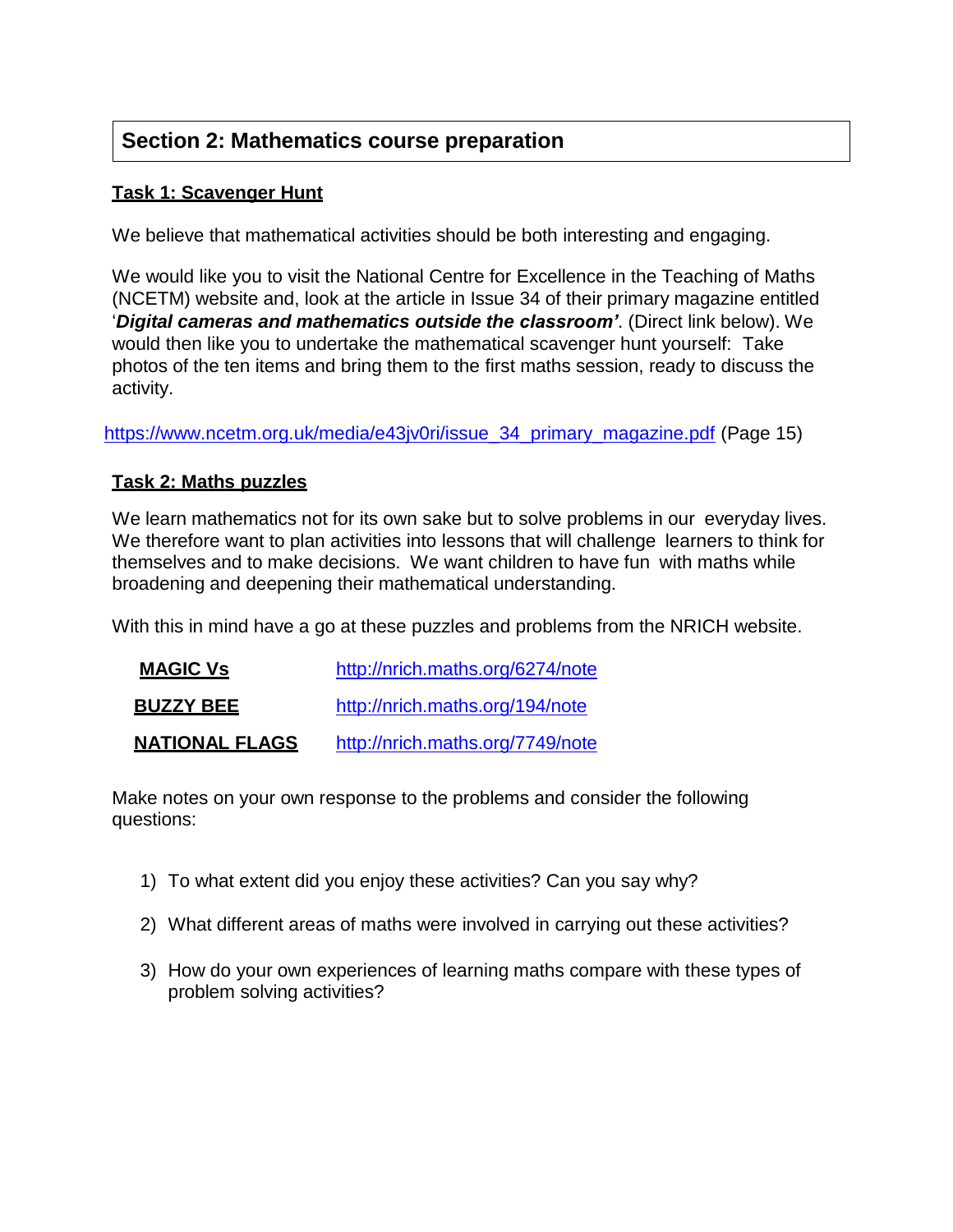# **Section 3: Science course preparation**

The science team at UH would like to introduce you to three key documents that we will be working with during your time on the BEd:

- 1. The [National Curriculum](https://www.gov.uk/government/publications/national-curriculum-in-england-science-programmes-of-study/national-curriculum-in-england-science-programmes-of-study) in science sets out the statutory subject content and breadth of learning for all state funded primary schools in England.
- 2. The [Development Matters](https://assets.publishing.service.gov.uk/government/uploads/system/uploads/attachment_data/file/1007446/6.7534_DfE_Development_Matters_Report_and_illustrations_web__2_.pdf) document ('Understanding the World' section: pages 104 -113) sets out the non-statutory guidance for children in the early years.
- 3. The [Working with the Big Ideas](https://www.ase.org.uk/bigideas) in Science Education document. The full document is quite long, so take your time and mull it over.

Reflect on these questions:

· How does Development Matters introduce science to children in early years settings?

· How has the National Curriculum for primary science separated out the content knowledge of learning? How does it support progression in knowledge, understanding and skills?

· How does Working with the Big Ideas in Science Education support and strengthen the national curriculum? How does it help to show progression in conceptual understanding?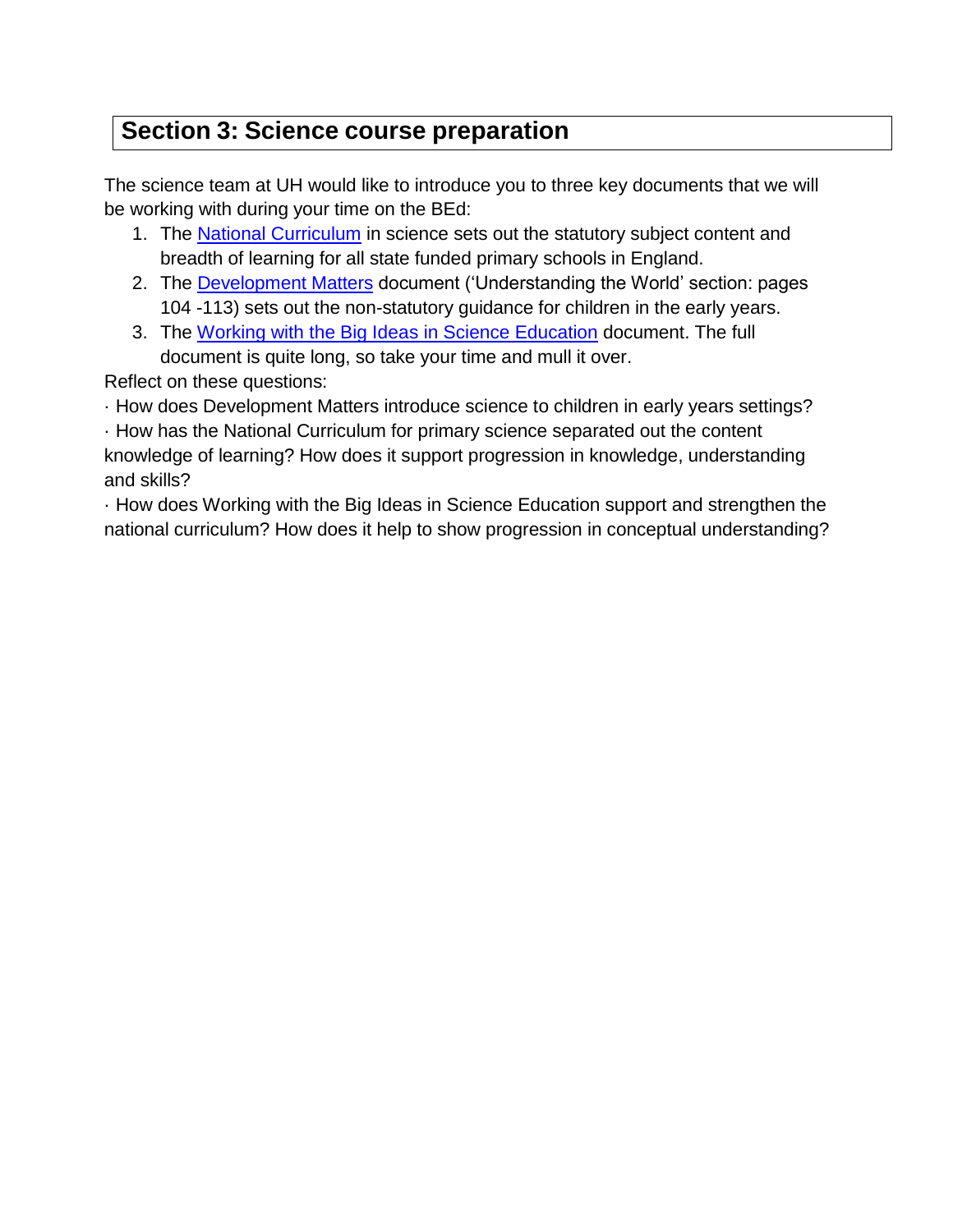| <b>Big Ideas</b>                                                                                                                                                                                                                                                                                                                                                                                                                                                                                                                                                                                                                              | $5 - 7$                                                                                                                                                                                                                                                                                                                                                                                | $7 - 11$                                                                                                                                                                                                                                                                                                                                                                                                                                                                                                                                                                                                                                                                                                                                                                                                                                                                                                                                                                                                | <b>NC Topics</b> |
|-----------------------------------------------------------------------------------------------------------------------------------------------------------------------------------------------------------------------------------------------------------------------------------------------------------------------------------------------------------------------------------------------------------------------------------------------------------------------------------------------------------------------------------------------------------------------------------------------------------------------------------------------|----------------------------------------------------------------------------------------------------------------------------------------------------------------------------------------------------------------------------------------------------------------------------------------------------------------------------------------------------------------------------------------|---------------------------------------------------------------------------------------------------------------------------------------------------------------------------------------------------------------------------------------------------------------------------------------------------------------------------------------------------------------------------------------------------------------------------------------------------------------------------------------------------------------------------------------------------------------------------------------------------------------------------------------------------------------------------------------------------------------------------------------------------------------------------------------------------------------------------------------------------------------------------------------------------------------------------------------------------------------------------------------------------------|------------------|
| 1 All matter in the Universe is made of very small particles<br>Atoms are the building blocks of all matter, living and non-living.<br>The behaviour and arrangement of the atoms explains the<br>properties of different materials. In chemical reactions, atoms are<br>rearranged to form new substances.<br>Each atom has a nucleus containing neutrons and protons,<br>surrounded by electrons. The opposite electric charges of protons<br>and electrons attract each other, keeping atoms together and<br>accounting for the formation of some compounds.                                                                               | All the 'stuff' encountered in<br>everyday life, including air,<br>water and different kinds of<br>solid substances, is called<br>matter because it has mass,<br>and therefore weight on<br>Earth, and takes up space.<br>Different materials are<br>recognisable by their<br>properties, some of which<br>are used to classify them as<br>being in the solid, liquid or<br>gas state. | When some substances are combined they form<br>a new substance (or substances) with properties<br>that are different from the original ones. Other<br>substance simply mix without changing<br>permanently and can often be separated again.<br>At room temperature, some substances are in<br>the solid state, some in the liquid state and some<br>in the gas state. The state of many substances<br>can be changed by heating or cooling them. The<br>amount of matter does not change when a<br>solid melts or a liquid evaporates.                                                                                                                                                                                                                                                                                                                                                                                                                                                                 |                  |
| 2 Objects can affect other objects at a distance<br>All objects have an effect on other objects without being in<br>contact with them. In some cases the effect travels out from the<br>source to the receiver in the form of radiation (e.g. visible light).<br>In other<br>cases action at a distance is explained in terms of the existence of<br>a field of influence, such as a magnetic, electric or gravitational<br>field. Gravity is a universal attraction between all objects<br>however large or small, keeping the planets in orbit round the<br>Sun and causing terrestrial objects to fall towards the centre of<br>the Earth. |                                                                                                                                                                                                                                                                                                                                                                                        | Objects can have an effect on other objects even<br>when they are not in contact with them. For<br>instance, light, both from close sources such as<br>light bulbs or flames and from the Sun and other<br>stars very long distances away, is seen because it<br>affects the objects it reaches, including our eyes.<br>These sources give out light, which travels from<br>them in various directions and is detected when<br>it reaches and enters our eyes. Objects that are<br>seen either give out or reflect light that human<br>eyes can detect. Sound comes from things that<br>vibrate and can be detected at a distance from<br>the source because the air or other material<br>around is made to vibrate. Sounds are heard<br>when the vibrations in the air enter our ears.<br>Other examples of objects affecting other<br>objects without touching them are the<br>interactions between magnets or electric charges<br>and the effect of gravity that makes things falls<br>to the Earth. |                  |
| 3 Changing the movement of an object requires a net force<br>be acting on it<br>A force acting on an object is not perceived directly but is<br>detected by its effect on the object's motion or shape. If an<br>object is not moving the forces acting on it are equal in size<br>and opposite in direction, balancing each other. Since gravity<br>affects all objects on Earth there is always another force<br>opposing gravity when an object is at rest. Unbalanced forces<br>cause change in movement in the direction of the net force.<br>When opposing forces acting on an object are not in the<br>same line                       | Forces can push, pull or twist<br>objects, making them<br>change their motion or<br>shape. Forces act in<br>particular directions. Equal<br>forces acting in opposite<br>directions in the same line<br>cancel each other<br>and are described as being in<br>balance. The movement of<br>objects is changed if the<br>forces acting on them are<br>not in balance.                    | The speed of a moving object is a measure of<br>how far it would travel in a certain time. How<br>quickly an object's motion is changed depends<br>on the force acting and the object's mass. The<br>greater the mass of an object, the longer it takes<br>to speed it up or slow it down, a property of<br>mass described as inertia.                                                                                                                                                                                                                                                                                                                                                                                                                                                                                                                                                                                                                                                                  |                  |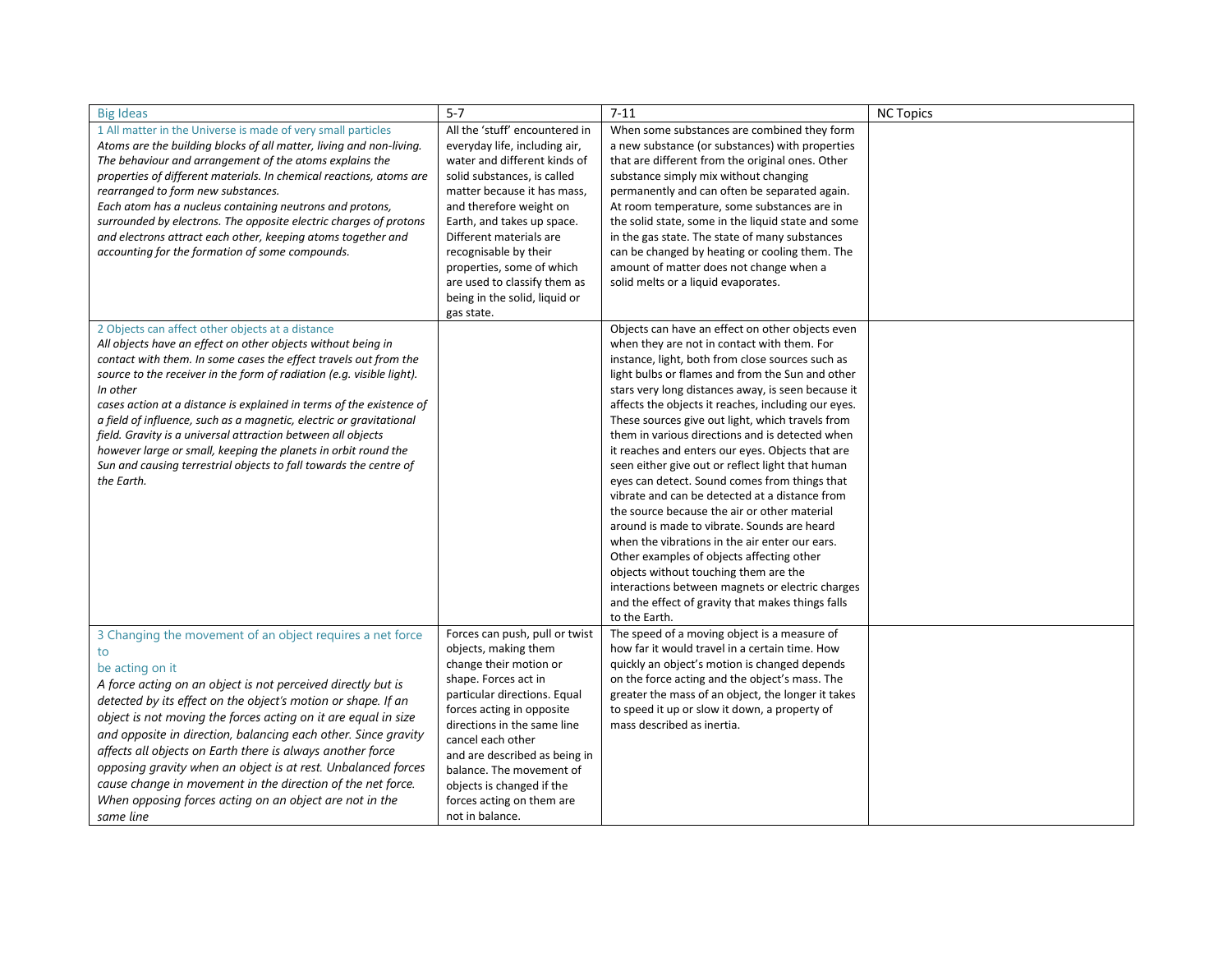| they cause the object to turn or twist. This effect is used in<br>some simple machines.                                                                                                                                                                                                                                                                                                                                                                                                                                                                                                  |                                                                                                                                                                                                                                                                                                                                                                               |                                                                                                                                                                                                                                                                                                                                                                                                                                                                                                                                                                                                                                                                                                                                                                                                                                                                                                                                                                                                                                                                                                                                                                                                                       |  |
|------------------------------------------------------------------------------------------------------------------------------------------------------------------------------------------------------------------------------------------------------------------------------------------------------------------------------------------------------------------------------------------------------------------------------------------------------------------------------------------------------------------------------------------------------------------------------------------|-------------------------------------------------------------------------------------------------------------------------------------------------------------------------------------------------------------------------------------------------------------------------------------------------------------------------------------------------------------------------------|-----------------------------------------------------------------------------------------------------------------------------------------------------------------------------------------------------------------------------------------------------------------------------------------------------------------------------------------------------------------------------------------------------------------------------------------------------------------------------------------------------------------------------------------------------------------------------------------------------------------------------------------------------------------------------------------------------------------------------------------------------------------------------------------------------------------------------------------------------------------------------------------------------------------------------------------------------------------------------------------------------------------------------------------------------------------------------------------------------------------------------------------------------------------------------------------------------------------------|--|
| 4 The total amount of energy in the Universe is always the<br>same but can transferred from one energy store to another<br>during an event<br>Many processes or events involve changes and require an<br>energy source to make them happen.<br>Energy can be transferred from one body or group of bodies<br>to another in various ways. In these processes some energy<br>becomes less easy to use. Energy cannot be created or<br>destroyed. Once energy has been released by burning a fossil<br>fuel with oxygen, some of it is no longer in a form that<br>is as convenient to use. | There are various ways of<br>causing an event or bringing<br>about change in objects or<br>materials.<br>Objects can be made to<br>change their movement by<br>pushing or pulling. Heating<br>can cause change, as in<br>cooking, melting solids or<br>changing water to vapour.<br>Electricity can make light<br>bulbs glow. Wind can rotate<br>the blades of wind turbines. | In all these changes, energy is transferred from<br>one object, which is an energy source or<br>resource, to another. Fuels such as oil, gas, coal<br>and wood are energy resources. Some energy<br>resources are renewable, such as those<br>produced by wind, waves, sunlight and tides,<br>others are<br>non-renewable such as from burning fossil fuels<br>with oxygen.                                                                                                                                                                                                                                                                                                                                                                                                                                                                                                                                                                                                                                                                                                                                                                                                                                           |  |
| 5 The composition of the Earth and its atmosphere and the<br>processes occurring within them shape the Earth's surface<br>and its climate<br>Radiation from the Sun heats the Earth's surface and causes<br>convection currents in the air and oceans, creating climates.<br>Below the surface heat from the Earth's interior causes<br>movement in the molten rock. This in turn leads to movement in<br>the plates which form the Earth's crust, creating volcanoes and<br>earthquakes. The solid surface is constantly changing through the<br>formation and weathering of rock.      | There is air all around the<br>Earth's surface but there is<br>less and less further away<br>from the surface (higher in<br>the sky). Weather is<br>determined by the<br>conditions and movement of<br>the air. The temperature,<br>pressure, direction, speed of<br>movement and the amount<br>of water vapour in the air<br>combine to create the<br>weather.               | Measuring these properties over time enables<br>patterns to be found that can be used to predict<br>the weather a short time ahead. Long-term<br>patterns in the weather are referred to as the<br>climate of different parts of the world.<br>Much of the solid surface of the Earth is covered<br>by soil, which is a mixture of pieces of rock of<br>various sizes and the remains of organisms.<br>Fertile soil also contains air, water, some<br>chemicals<br>from the decay of living things, particularly<br>plants, and various living things such as insects,<br>worms and bacteria. The solid material beneath<br>the soil is rock. There are many different kinds of<br>rock with different compositions and properties.<br>The action of wind and water wears down rock<br>gradually into smaller pieces - sand is made of<br>small pieces of rock and silt of still smaller pieces.<br>About two-thirds of the surface of the Earth is<br>covered by liquid water, which is essential to life.<br>Water is constantly recycled through processes<br>involving evaporation from oceans and other<br>surfaces, such as soil and plants, condensation in<br>clouds and precipitation as rain, snow or hail. |  |
| 6 Our solar system is a very small part of one of billions of<br>galaxies in the Universe<br>Our Sun and eight planets and other smaller objects orbiting it<br>comprise the solar system. Day and night and the seasons are<br>explained by the orientation and rotation of the Earth as it moves<br>round the Sun. The solar system is part of a galaxy of stars, gas<br>and dust, one of many billions in the Universe, enormous<br>distances apart. Many stars appear to have planets.                                                                                               | There are patterns in the<br>position of the Sun seen at<br>different times of the day<br>and in the shape of the<br>Moon from one night to<br>another.                                                                                                                                                                                                                       | The Earth moves round the Sun taking about a<br>year for one orbit. The Moon orbits the Earth<br>taking about four weeks to complete an orbit.<br>The Sun, at the centre of the solar system, is the<br>only object in the solar system that is a source of<br>visible light. The Moon reflects light from the<br>Sun and as it moves round the Earth only those<br>parts illuminated by the Sun are seen. The Earth                                                                                                                                                                                                                                                                                                                                                                                                                                                                                                                                                                                                                                                                                                                                                                                                  |  |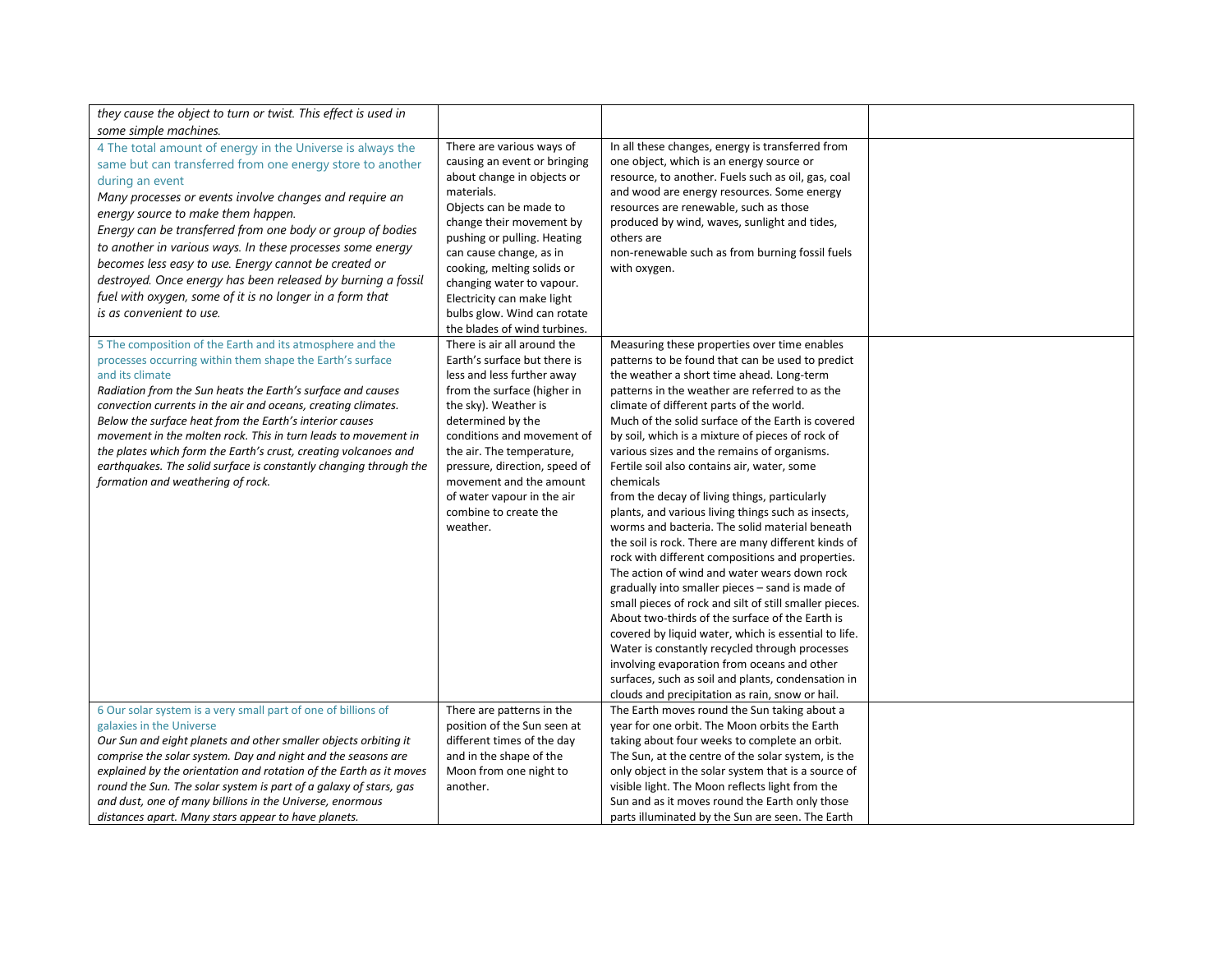|                                                                                                                                                                                                                                                                                                                                                                                                                                                                                                                                                                                                                                         |                                                                                                                                                                                                                          | rotates about an axis lying north to south and<br>this motion makes it appear that the Sun, Moon<br>and stars are moving round the Earth. This<br>rotation causes day and night as parts of the<br>Earth's<br>surface turn to face towards or away from the<br>Sun. It takes a year for the Earth to pass round<br>the<br>Sun. The Earth's axis is tilted relative to the plane<br>of its orbit round the Sun so that the length of<br>day varies with position on the Earth's surface<br>and time of the year, giving rise to the seasons.                                                                                                                                                                                                                                                                                                         |  |
|-----------------------------------------------------------------------------------------------------------------------------------------------------------------------------------------------------------------------------------------------------------------------------------------------------------------------------------------------------------------------------------------------------------------------------------------------------------------------------------------------------------------------------------------------------------------------------------------------------------------------------------------|--------------------------------------------------------------------------------------------------------------------------------------------------------------------------------------------------------------------------|-----------------------------------------------------------------------------------------------------------------------------------------------------------------------------------------------------------------------------------------------------------------------------------------------------------------------------------------------------------------------------------------------------------------------------------------------------------------------------------------------------------------------------------------------------------------------------------------------------------------------------------------------------------------------------------------------------------------------------------------------------------------------------------------------------------------------------------------------------|--|
| 7 Organisms are organised on a cellular basis and have a finite<br>life span<br>All organisms are constituted of one or more cells. Multi-cellular<br>organisms have cells that are differentiated according to their<br>function. All the basic functions of life are the result of what<br>happens inside the cells which make up an organism. Growth is<br>the result of multiple cell divisions.                                                                                                                                                                                                                                    | There is a wide variety of<br>living things (organisms),<br>including plants and animals.<br>They are distinguished from<br>non-living things by their<br>ability to move, reproduce<br>and react to certain<br>stimuli. | To survive they need water, air, food, a way of<br>getting rid of waste and an environment<br>which stays within a particular range of<br>temperature. Although some do not appear to<br>be active, all will at some stage carry out the life<br>processes of respiration, reproduction, feeding,<br>excretion, growth and developments and all will<br>eventually die.                                                                                                                                                                                                                                                                                                                                                                                                                                                                             |  |
| 8 Organisms require a supply of energy and materials<br>for which they often depend on, or compete with,<br>other organisms<br>Food provides materials and energy for organisms to carry out<br>the basic functions of life and to grow. Green plants and some<br>bacteria are able to use energy from the Sun to generate complex<br>food molecules. Animals obtain energy by breaking down<br>complex food molecules and are ultimately dependent on green<br>plants as their source of energy. In any ecosystem there is<br>competition among species for the energy resources and the<br>materials they need to live and reproduce. | All living things need food as<br>their source of energy as<br>well as air, water and certain<br>temperature conditions.                                                                                                 | Plants containing chlorophyll can use sunlight to<br>make the food they need and can store food that<br>they do not immediately use. Animals need food<br>that they can break down, which comes either<br>directly by eating plants (herbivores) or by eating<br>animals (carnivores) which have eaten plants or<br>other animals. Animals are ultimately dependent<br>on plants for their survival.<br>The relationships among organisms can be<br>represented as food chains and food webs.<br>Some animals are dependent on plants in other<br>ways as well as for food, for example for shelter<br>and, in the case of human beings, for clothing<br>and fuel. Plants also depend on animals in<br>various<br>ways. For example, many flowering plants<br>depend on insects for pollination and on other<br>animals for dispersing their seeds. |  |
| 9 Genetic information is passed down from one generation of<br>organisms to another<br>Genetic information in a cell is held in the chemical DNA. Genes<br>determine the development and structure of organisms. In<br>asexual reproduction all the genes in the offspring come from one<br>parent. In sexual reproduction half of the genes come from each<br>parent.                                                                                                                                                                                                                                                                  | Living things produce<br>offspring of the same kind,<br>but offspring are not<br>identical with each other<br>or with their parents.                                                                                     | Plants and animals, including humans, resemble<br>their parents in many features because<br>information is passed from one generation to the<br>next. Other features, such as skills and<br>behaviour, are not passed on in the same way<br>and have to be learned.                                                                                                                                                                                                                                                                                                                                                                                                                                                                                                                                                                                 |  |
| 10 The diversity of organisms, living and extinct, is the result of<br>evolution                                                                                                                                                                                                                                                                                                                                                                                                                                                                                                                                                        | There are many different<br>kinds of plants and animals<br>in the world today and many                                                                                                                                   | We know about these from fossils. Animals and<br>plants are classified into groups and subgroups<br>according to their similarities. For example                                                                                                                                                                                                                                                                                                                                                                                                                                                                                                                                                                                                                                                                                                    |  |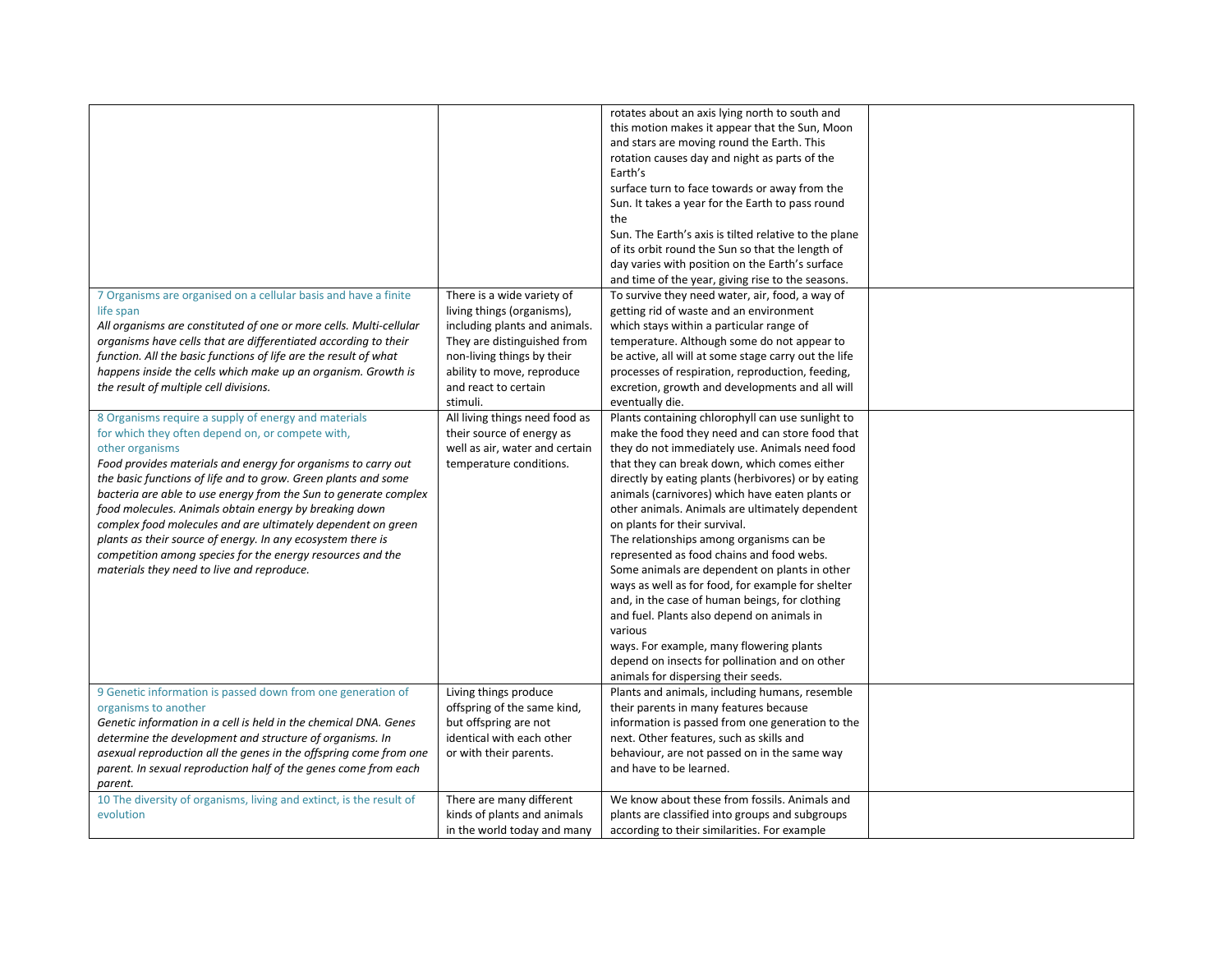| All life today is directly descended from a universal common<br>ancestor that was a simple one-celled organism. Over countless<br>generations changes resulting from natural diversity within a<br>species lead to the selection of those individuals best suited to<br>survive under certain conditions. Species not able to respond<br>sufficiently to changes in their environment become extinct.                                                                                                                                                                                                                                                         | kinds that once lived but are<br>now extinct.                                                                                                                                                                | within the group of animals called birds, there<br>are families of birds such as sparrow, and<br>different kinds (species) within a family such as<br>house sparrows, tree sparrows, and great<br>sparrows. Organisms of the same species breed<br>more of the same. Different species cannot<br>interbreed to produce offspring that can<br>reproduce. Although organisms of the same<br>species are very similar they vary a little from<br>each other. One of the results of sexual<br>reproduction is that offspring are never exactly<br>like their parents.                                                                                                                                                                                              |  |
|---------------------------------------------------------------------------------------------------------------------------------------------------------------------------------------------------------------------------------------------------------------------------------------------------------------------------------------------------------------------------------------------------------------------------------------------------------------------------------------------------------------------------------------------------------------------------------------------------------------------------------------------------------------|--------------------------------------------------------------------------------------------------------------------------------------------------------------------------------------------------------------|----------------------------------------------------------------------------------------------------------------------------------------------------------------------------------------------------------------------------------------------------------------------------------------------------------------------------------------------------------------------------------------------------------------------------------------------------------------------------------------------------------------------------------------------------------------------------------------------------------------------------------------------------------------------------------------------------------------------------------------------------------------|--|
|                                                                                                                                                                                                                                                                                                                                                                                                                                                                                                                                                                                                                                                               |                                                                                                                                                                                                              |                                                                                                                                                                                                                                                                                                                                                                                                                                                                                                                                                                                                                                                                                                                                                                |  |
| 11 Science is about finding the cause or causes of phenomena<br>in the natural world<br>Science is a search to explain and understand phenomena in the<br>natural world. There is no single scientific method for doing this;<br>the diversity of natural phenomena requires a diversity of<br>methods<br>and instruments to generate and test scientific explanations.<br>Often an explanation is in terms of the factors that have to be<br>present for an event to take place as shown by evidence from<br>observations and experiments. In other cases supporting evidence<br>is based on correlations revealed by patterns in systematic<br>observation. |                                                                                                                                                                                                              | Science is about finding explanations for why<br>things happen as they do or why they take a<br>particular form, assuming that every event or<br>phenomenon has a cause or causes and that<br>there<br>is a reason for the form things take. An<br>explanation is not a guess; there has to be some<br>basis for it. There are various ways of finding out<br>what makes things work or why they happen.<br>Careful observation, including measurement<br>where possible, can suggest what may be<br>happening. In other cases it is possible to do<br>something to make a change and observe what<br>happens. When this is done it is important to see<br>that other things stay the same so that the result<br>can only be the effect of changing one thing. |  |
| 12 Scientific explanations, theories and models are those that<br>best fit the evidence available at a particular time<br>A scientific theory or model representing relationships between<br>variables of a natural phenomenon must fit the observations<br>available at the time and lead to predictions that can be tested.<br>Any<br>theory or model is provisional and subject to revision in the light<br>of new data even though it may have led to predictions in accord<br>with data in the past.                                                                                                                                                     | Everyone can ask questions<br>about things in the natural<br>world and can do something<br>to find answers that help<br>explain what is happening.                                                           | In science explanations are sought through some<br>kind of systematic inquiry that involves<br>collecting data by observing or measuring<br>features of the objects being studied or using<br>data<br>from other sources. Whether or not an effective<br>explanation can be obtained depends on what<br>data are collected and this is usually guided by<br>having some theory or hypothesis about what<br>might be happening.                                                                                                                                                                                                                                                                                                                                 |  |
| 13 The knowledge produced by science is used in<br>engineering<br>and technologies to create products<br>The use of scientific ideas in technologies has made<br>considerable changes in many aspects of human activity.<br>Advances in technologies enable further scientific activity; in<br>turn this increases understanding of the natural world. In                                                                                                                                                                                                                                                                                                     | Technologies have been<br>created by people to provide<br>the things they need or can<br>use, such as food, tools,<br>clothes, somewhere to live<br>and ways of communicating.<br>All around us are examples | Technologies are developed using engineering,<br>which involves identifying problems and using<br>ideas of science and other ideas to design and<br>develop the best possible solution. There are<br>always different ways of approaching problems,<br>so various possibilities need to be tried out. In                                                                                                                                                                                                                                                                                                                                                                                                                                                       |  |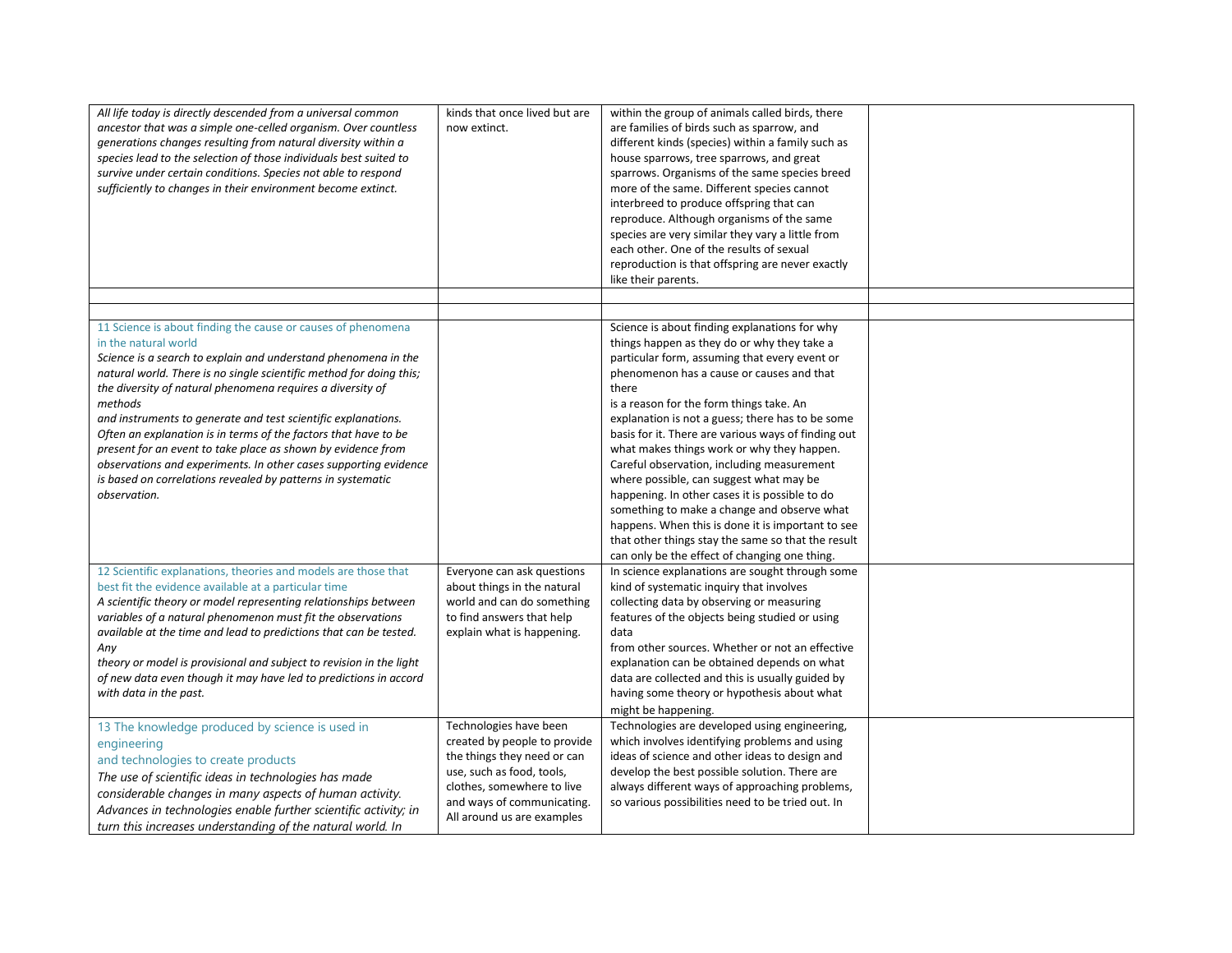| some areas of human activity technology is ahead of scientific<br>ideas, but in others scientific ideas precede technology.                                                                                                                                                                                                                                                                                                                                                                   | of how materials have been<br>changed so that they can be<br>used for certain purposes. | order to decide which is the best solution it is<br>necessary to be clear about what the result is<br>intended to be and so how success is to be<br>judged. For instance, a solution to the problem<br>Ωt<br>being able to see the back of your head would be<br>different if a criterion for success is to leave<br>your hands free.                                                                                                                                                                                                       |  |
|-----------------------------------------------------------------------------------------------------------------------------------------------------------------------------------------------------------------------------------------------------------------------------------------------------------------------------------------------------------------------------------------------------------------------------------------------------------------------------------------------|-----------------------------------------------------------------------------------------|---------------------------------------------------------------------------------------------------------------------------------------------------------------------------------------------------------------------------------------------------------------------------------------------------------------------------------------------------------------------------------------------------------------------------------------------------------------------------------------------------------------------------------------------|--|
| 14 Applications of science often have ethical, social, economic<br>and political implications<br>The use of scientific knowledge in technologies makes many<br>innovations possible. Whether or not particular applications of<br>science are desirable is a matter that cannot be addressed using<br>scientific knowledge alone. Ethical and moral judgments may be<br>needed, based on such considerations as justice or equity, human<br>safety and impacts on people and the environment. |                                                                                         | The understanding of the natural world that is<br>developed through science enables us to explain<br>how some things work or phenomena occur. This<br>understanding can often be applied to change<br>or make things to help solve human problems.<br>Whilst such technological solutions have<br>improved the lives and health of many people in<br>countries across the world, it has to be<br>recognised that they may use materials from the<br>natural world which may be in short supply or<br>may be detrimental to the environment. |  |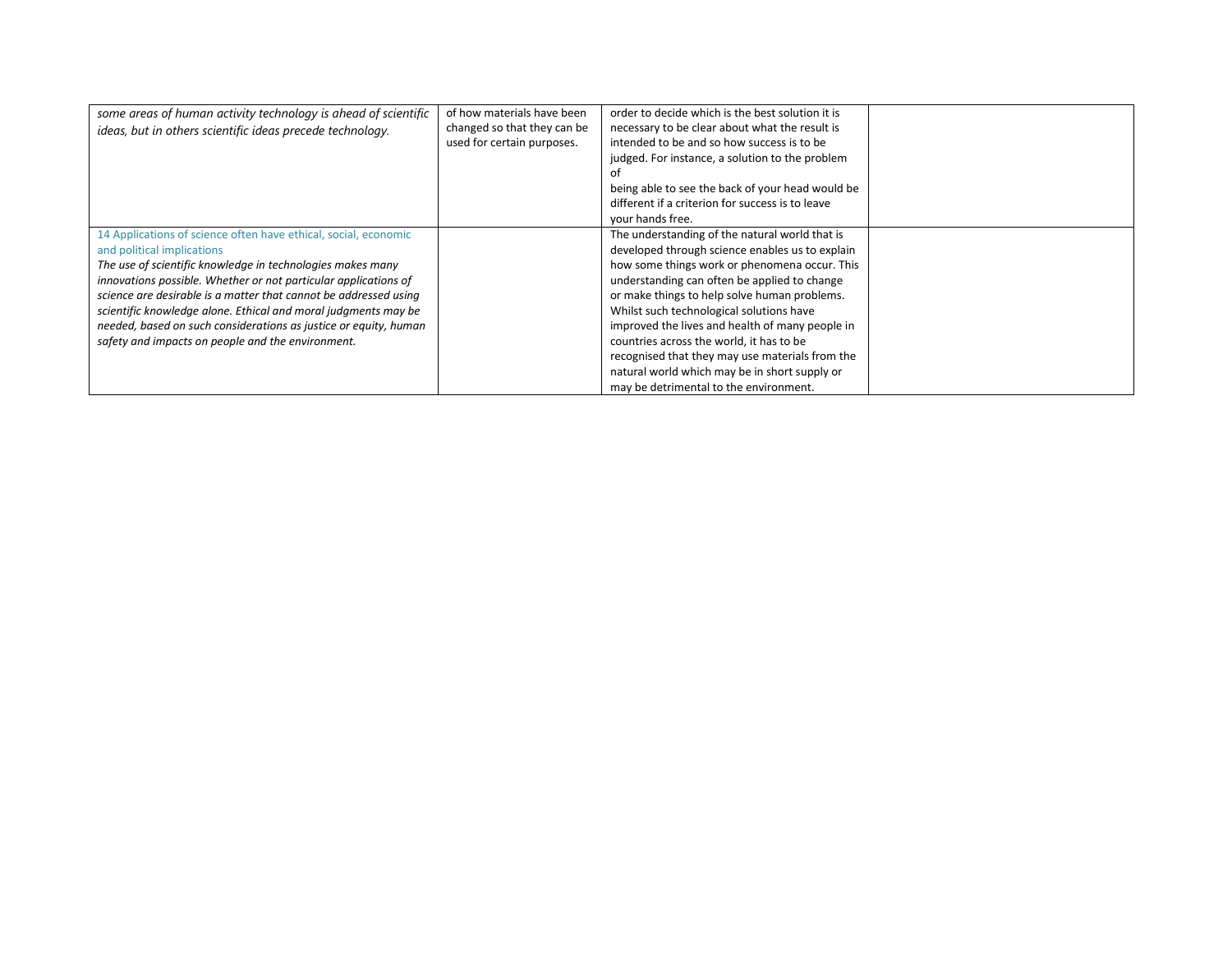## **Key text**

Please purchase the book below, which will help you with your science subject knowledge and is an excellent text for you to use when preparing to teach each subject area. It will also help you to identify the links between different areas in the curriculum:

**Peacock, G. A., Sharp, J., Johnsey, R. and Wright, D. (2017) Primary Science: Knowledge and Understanding. United Kingdom: Learning Matters**

**Peacock, G. Sharp, J. Johnsey, R., Sewell K., Wright, D***.* **(2017)** *Primary science : knowledge and understanding***. London: Leaning Matters, SAGE.** [https://www.amazon.co.uk/Primary-Science-Knowledge-Understanding-](https://www.amazon.co.uk/Primary-Science-Knowledge-Understanding-Achieving/dp/1526410923/ref=dp_ob_image_bkIt)[Achieving/dp/1526410923/ref=dp\\_ob\\_image\\_bkIt](https://www.amazon.co.uk/Primary-Science-Knowledge-Understanding-Achieving/dp/1526410923/ref=dp_ob_image_bkIt) It can also be purchased as an e-book from Google books: [https://books.google.co.uk/books?id=DWoCDgAAQBAJ&printsec=frontcover&dq=pe](https://books.google.co.uk/books?id=DWoCDgAAQBAJ&printsec=frontcover&dq=peacock+primary+science+2017&hl=en&sa=X&ved=0ahUKEwil1NTU0fPbAhXKDsAKHQMZAHAQ6AEIJzAA#v=onepage&q=peacock%20primary%20science%202017&f=false) [acock+primary+science+2017&hl=en&sa=X&ved=0ahUKEwil1NTU0fPbAhXKDsAK](https://books.google.co.uk/books?id=DWoCDgAAQBAJ&printsec=frontcover&dq=peacock+primary+science+2017&hl=en&sa=X&ved=0ahUKEwil1NTU0fPbAhXKDsAKHQMZAHAQ6AEIJzAA#v=onepage&q=peacock%20primary%20science%202017&f=false) [HQMZAHAQ6AEIJzAA#v=onepage&q=peacock%20primary%20science%202017&f](https://books.google.co.uk/books?id=DWoCDgAAQBAJ&printsec=frontcover&dq=peacock+primary+science+2017&hl=en&sa=X&ved=0ahUKEwil1NTU0fPbAhXKDsAKHQMZAHAQ6AEIJzAA#v=onepage&q=peacock%20primary%20science%202017&f=false) [=false](https://books.google.co.uk/books?id=DWoCDgAAQBAJ&printsec=frontcover&dq=peacock+primary+science+2017&hl=en&sa=X&ved=0ahUKEwil1NTU0fPbAhXKDsAKHQMZAHAQ6AEIJzAA#v=onepage&q=peacock%20primary%20science%202017&f=false)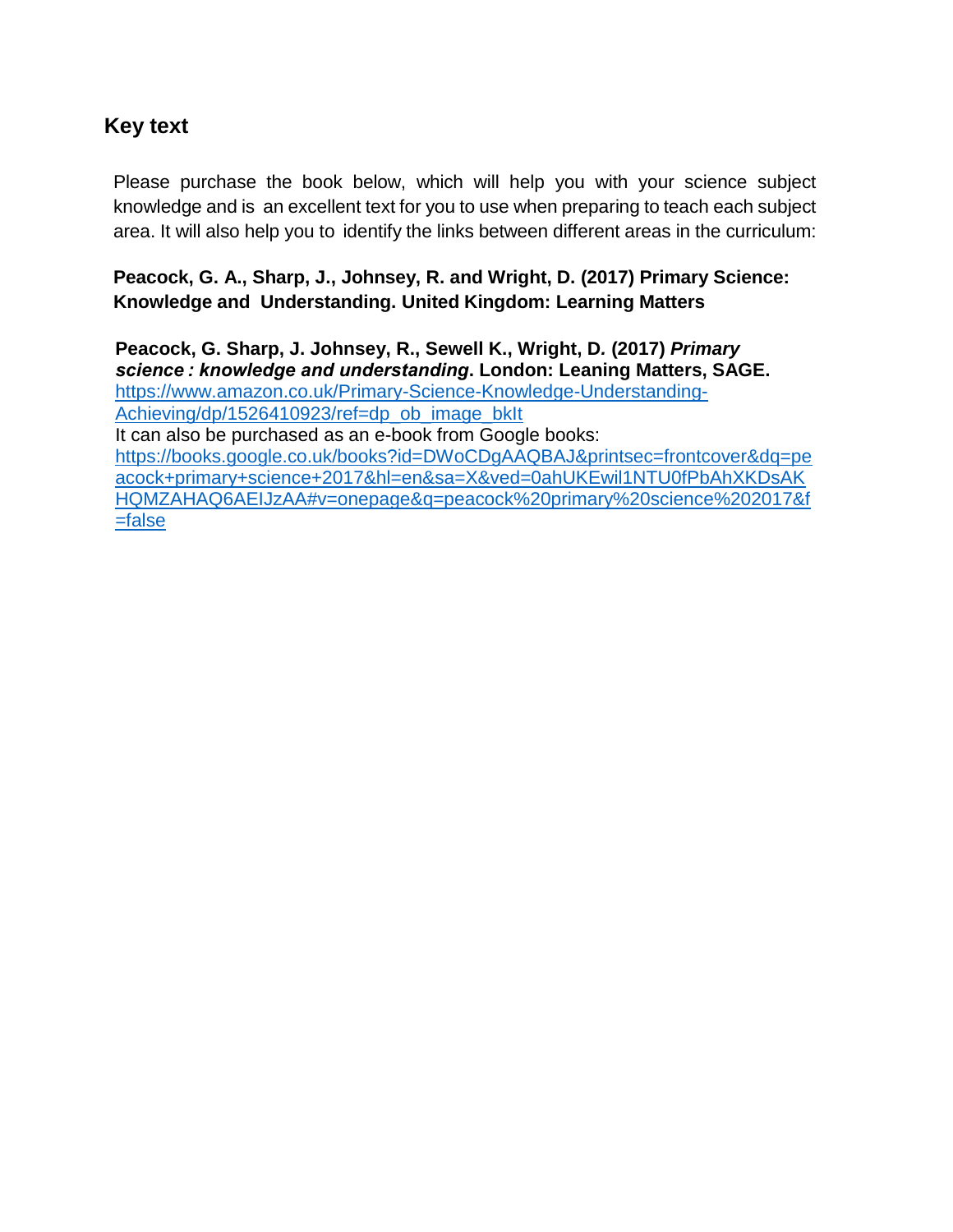## **Section 4: Preparation for Developing Professional Practice**

### **Statement of achievement for trainees with substantial classroom experience**

If you have been employed as a classroom assistant or unqualified teacher, you will already have considerable knowledge and understanding of teaching and learning. This should be reflected in your record of observation/experience in school. The statement of achievement summarises your successes in the classroom.

#### **Who should write it?**

It should be written by a class teacher with whom you have worked, a member of the senior management team or the Head. A proforma is provided on the next page.

#### **When should it be written?**

It can be done at any time but it would be most appropriate towards the end of the summer term before you start your training course. This ensures that the comments are as up to date as possible.

#### **What do I do with it?**

You will need to keep a copy of this in your file to share with your University tutor and school mentor as you start your first school placement. It will enable appropriate targets to be set for your development which take account of your previous experience.